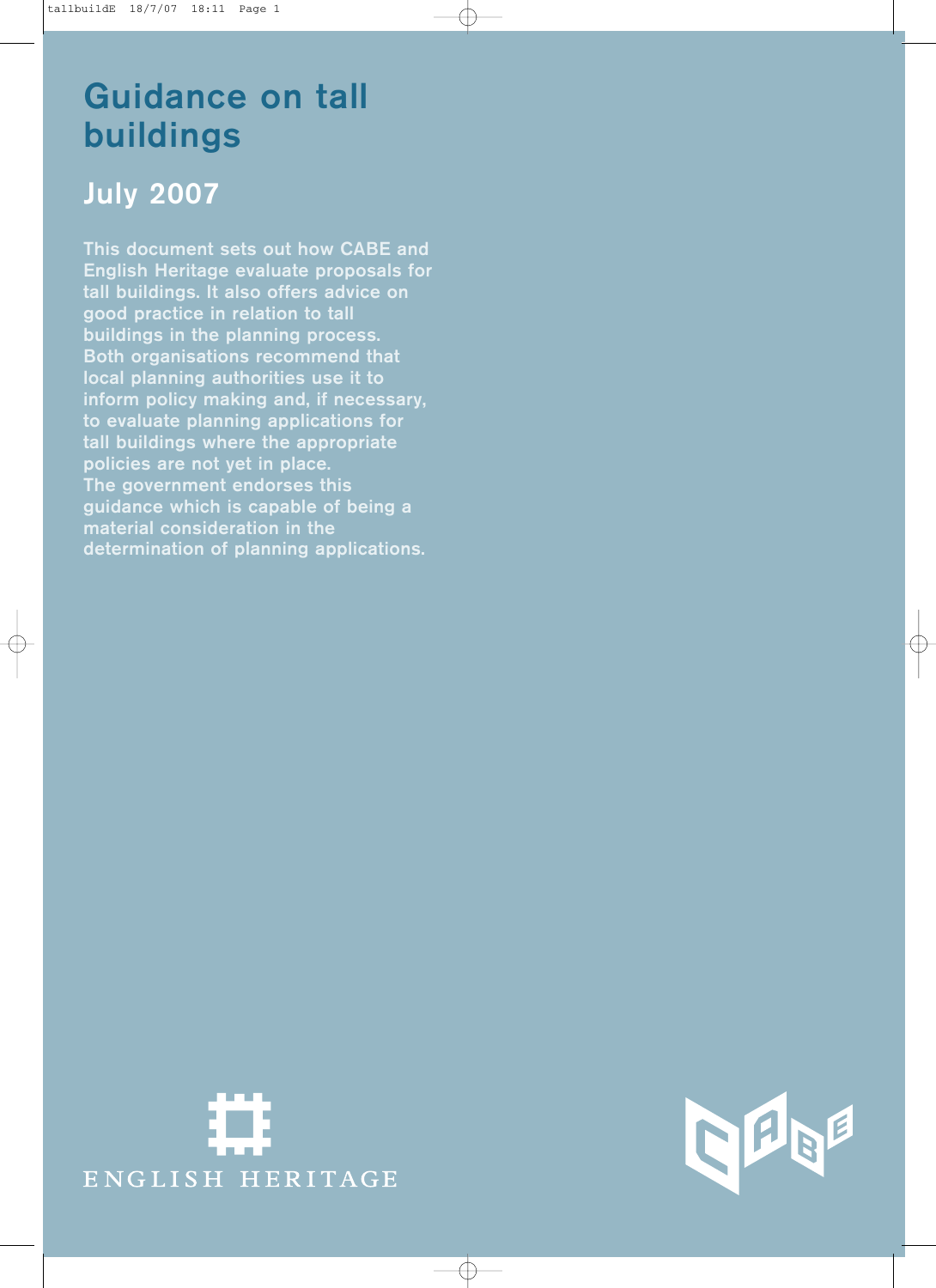### 1 Evaluating tall building proposals

### 1.1

Cities and their skylines evolve. In the right place, tall buildings can make positive contributions to city life. They can be excellent works of architecture in their own right; some of the best post-war examples are now listed buildings. Individually, or in groups, they affect the image and identity of a city as a whole. In the right place they can serve as beacons of regeneration, and stimulate further investment. The design and construction of innovative tall buildings can also serve to extend the frontiers of building and environmental technology.

### 1.2

However, by virtue of their size and prominence, such buildings can also harm the qualities that people value about a place. Where tall buildings have proved unpopular, this has generally been for specific rather than abstract or general reasons. In many cases one of the principal failings is that many were designed with a lack of appreciation or understanding of the context in which they were to sit. There have been too many examples of tall buildings that have been unsuitably sited, poorly designed and detailed, badly built or incompetently managed (although this has been equally true of many low-rise buildings). The existence of a tall building in a particular location will not of itself justify its replacement with a new tall building on the same site or in the same area. The same process of analysis and justification should be required.

### 1.3

Policies derived from sustainability and demographic considerations tend to support increased density. In some cases the desire for high-density development has been used to support proposals for tall buildings. However, it is clear that tall buildings represent only one possible model for high-density development. While tall buildings with a large total floor area have a correspondingly large impact on their location in terms of activity and use, this can be equally true of large and dense developments which are not so tall. In both cases there are likely to be positive and negative effects. Projects need to be considered in the round.

### 1.4

*Planning policy statement 1 (PPS1)* states that design should take the opportunities available for improving the character and quality of an area and the way it functions. This key test applies to all development proposals, including tall buildings. CABE and English Heritage will therefore assess proposals in terms both of the contribution and any adverse impacts which they may bring. Proposals for tall buildings should be considered as pieces of architecture in their own right,

and as pieces of urban design sitting within a wider context; and in this respect they should be assessed in the same way as any other project, and against the most demanding standards of quality. The CABE publication *Design review* sets out CABE's method of evaluating designs. English Heritage is publishing *Conservation principles* in 2007*,* by which it will evaluate the impacts of development on the historic environment.

## 2 Planning policy

### 2.1

The planning and design of tall buildings should take into account many components of national, regional and local planning policy. *PPS1: delivering sustainable development,* which underlines the importance of good design in securing high-quality, inclusive, safe and sustainable developments that show respect for their surroundings and context, and *Planning policy guidance note 13 (PPG13): transport,* will always be relevant. *PPG15: planning and the historic environment* and *PPG16: archaeology and planning* will be relevant where the historic environment or archaeology is likely to be affected. *PPS3: housing,* which requires the provision of high quality, well-designed housing in locations with good access to social and physical infrastructure, will apply to all new residential development. *PPS6: planning for town centres* will be relevant to office and mixed-use development. Meeting targets for carbon emissions and renewable energy, as set out in *PPS22: renewable energy,* regional and local planning policy, is also a particular challenge for tall buildings. The increasing recognition of the importance of design quality as a consideration within the planning system, referred to above, is also supported by guidance in *By design* (DETR/CABE 2000).

### 2.2

Where they include policies relating to tall buildings, regional spatial strategies will also need to be taken properly into account. For example, the *London Plan*, adopted in 2004, contains policies that relate directly to locations where tall buildings may be acceptable and the management of views in the capital. The *London view management framework* supplementary planning guidance (GLA July 2007), which supersedes *Supplementary guidance for London on the protection of strategic views* (RPG3 Annex A November 1991), explains how designated views are to be managed.

### 2.3

At present, local planning authorities in England vary in the extent to which they include specific tall buildings policies in their development plan documents, supplementary planning documents, or current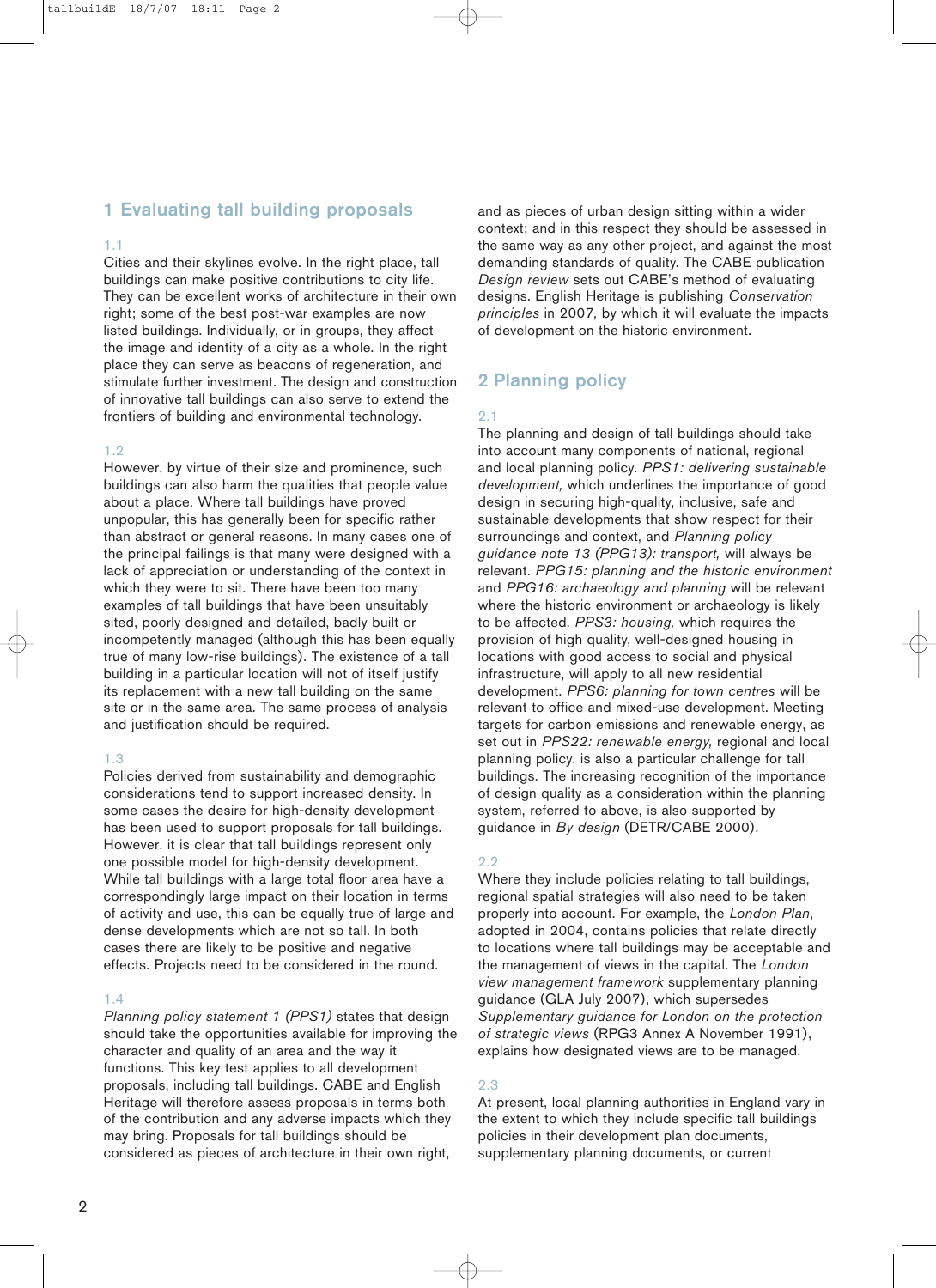structure plans. Where plans specifically address tall buildings, some identify geographical areas where tall buildings will or will not be appropriate based on thorough urban design analysis.

### $2.4$

Government policy, as set out in *PPS1*, is to get the right developments in the right places. The government agrees that tall buildings should be of excellent architectural quality and designed in full cognisance of their likely impact on the immediate surroundings and the wider environment. The government encourages local planning authorities to identify suitable locations where tall buildings are, and are not, appropriate, in areas where such developments are a possibility.

#### 2.5

Both CABE and English Heritage strongly endorse this approach, and recommend that local planning authorities should now identify appropriate locations for tall buildings in their development plan documents. These should be drawn up through effective engagement with local communities and with proper regard to national and regional planning policies and matters such as the local environment. Such an approach will ensure that tall buildings are properly planned as part of an exercise in place-making informed by a clear long-term vision, rather than in an ad hoc, reactive, piecemeal manner.

### 2.6

- A development plan-led approach to tall buildings:
- enables areas appropriate for tall buildings to be identified within the local development framework in advance of specific proposals
- enables the spatial, scale and quality requirements for new tall buildings to be established within the local development framework
- ensures an appropriate mix of uses is achieved
- enables proper public consultation at the plan-making stage on the fundamental questions of principle and desian
- reduces the scope for unnecessary, speculative applications in the wrong places
- protects the historic environment and the qualities which make a city or area special
- highlights opportunities for the removal of past mistakes and their replacement by development of an appropriate quality
- sets out an overall vision for the future of a place.

### 2.7

CABE and English Heritage advise local planning authorities to consider the scope for tall buildings, where they are a possibility, as part of strategic planning. This may include how they contribute to areas of change. In identifying locations where tall buildings would and would not be appropriate, local planning authorities should, as a matter of good practice, carry out a detailed urban design study. In addition to considering the wider objectives of sustainable urban design that apply to all new development, as set out in *By design*, this should:

- take into account the historic context of the wider area through the use of historic characterisation methods (the English Heritage publications *Conservation bulletin issue 4: characterisation, using historic landscape characterisation* and the forthcoming *Using urban characterisation,* provide useful guidance)
- carry out a character appraisal of the immediate context, identifying those elements that create local character and other important features and constraints, including:
	- natural topography
	- urban grain
	- significant views of skylines
	- scale and height
	- streetscape
	- landmark buildings and areas and their settings, including backdrops, and important local views, prospects and panoramas.
- identify opportunities where tall buildings might enhance the overall townscape
- identify sites where the removal of past mistakes might achieve a similar outcome.

### 2.8

Having identified the constraints and opportunities through an urban design study, specific policies and locations should be included in development plan and supplementary planning documents clearly identifying, in map-based form, areas that are appropriate, sensitive or inappropriate for tall buildings. In some places, historic environment considerations may be of such significance that no tall buildings will be appropriate.

### 2.9

In areas identified as appropriate, or sensitive, to tall buildings, local authorities should consider commissioning more detailed, three-dimensional urban design frameworks to be adopted as supplementary planning documents as support policies to core strategies and/or as area action plans. The potential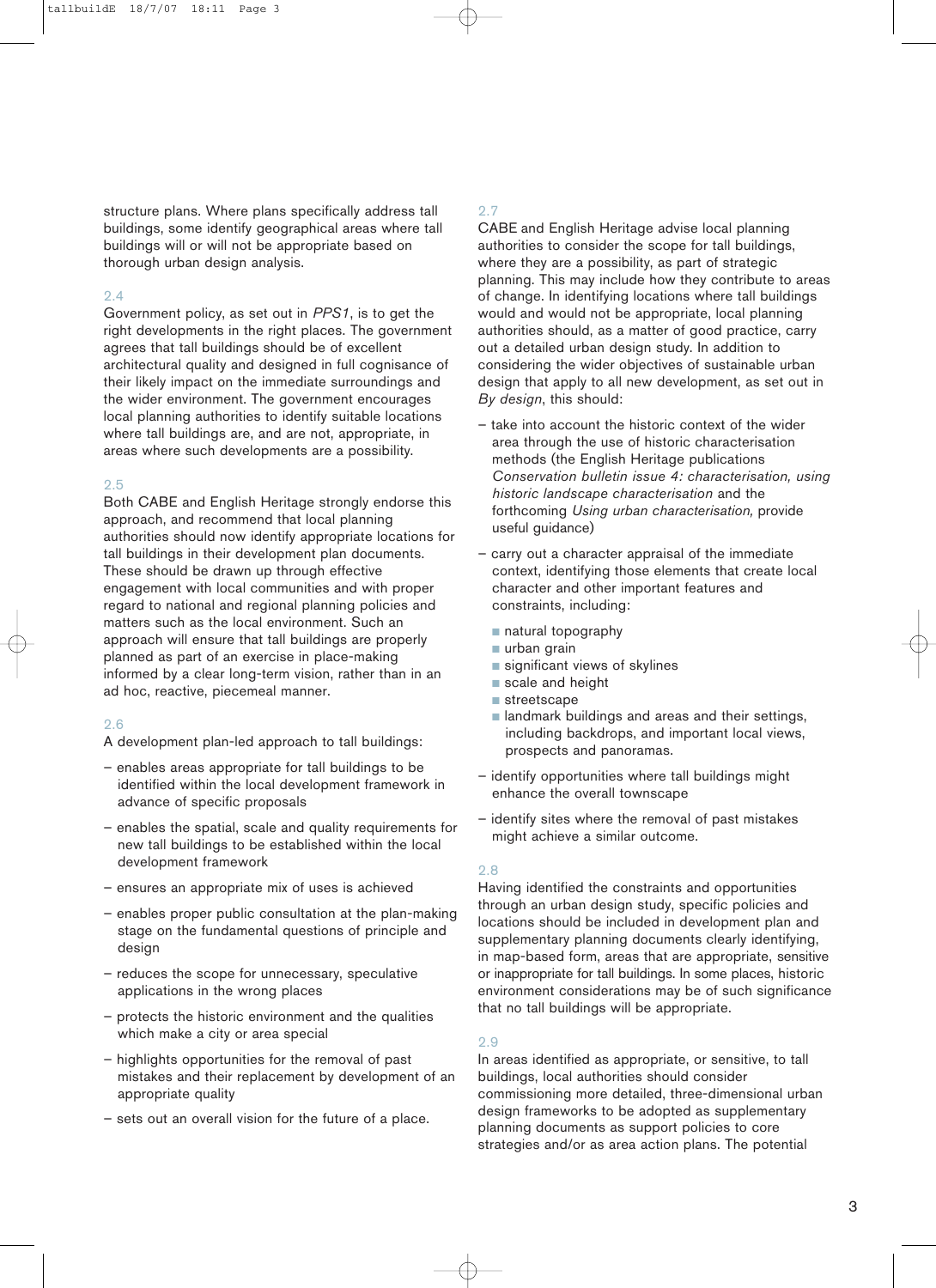impact of buildings of various heights and forms can be modelled to assess their effect on context including on other local authority areas, and on each other. This should help to inform the decision-making and place-making process.

### 2.10

Local planning authorities will have to address issues relating to tall buildings as part of the strategic environmental assessment (SEA) of their plans and programmes in areas where significant levels of development are proposed.

### 3 Planning applications

#### 3.1

The Planning and Compulsory Purchase Act (2004) sets out the requirement for applications for both outline and full planning permission to be accompanied by a design and access statement. This must explain and justify proposals and may be used as a basis to control any matter reserved by planning condition or reserved matters approval. On the rare occasions where outline applications for tall building proposals may be acceptable (see 5.1 below), the accompanying design and access statement should also explain the process and principles that will be followed at reserved matters stage. *Design and access statements: how to write, read and use them* (CABE 2006) and *Circular 01/06: guidance on changes to the development control system* (DCLG 2006) provide guidance on matters to be covered by the statement.

### 3.2

The greater the impact, scale and complexity of a project, the more detailed and comprehensive the design and access statement needs to be. Because of the intensity of land use which they represent, and because of the degree of change to the environment which their construction will bring about, both CABE and English Heritage advise local planning authorities to require all applicants for major tall buildings to present their proposals in the context of their own urban design study for the immediate and wider areas affected, and to demonstrate how their proposals respond to local and regional planning authority studies where they exist, including a character appraisal. *By design* contains useful advice on the objectives of urban design and other considerations which should inform such a study, and will be of relevance in the preparation of a design and access statement. Where there are concurrent proposals for other tall buildings, or where others are likely to follow, the potential cumulative effect of these should be addressed by the study.

### 3.3

Without representational material of appropriate scope, quality, clarity and detail, it is not possible to assess the architectural quality of a tall building or its effect on the immediate and wider context. Local planning authorities should therefore advise applicants during pre-application discussions what visual material will be required to determine any application, identifying views they consider significant and defining appropriate visualisation techniques. In many cases, studies showing what a scheme would look like in context at varying heights or a physical model of a tall building in relation to the wider area may be helpful. The level of detail and range of material required will depend on the size and effect of the proposals, and the stage reached in the design process.

### 3.4

All proposals for tall buildings should be accompanied by accurate and realistic representations of the appearance of the building. These representations should show the proposals in all significant views affected, near, middle and distant, including the public realm and the streets around the base of the building. This will require methodical, verifiable 360 degree view analysis. Where a tall building is justified by its relationship to a cluster, the proposals should be illustrated in the context of proposed and approved projects where this is known, as well as the existing situation. The appearance of the building should be accurately rendered in a range of weather and light conditions including night-time views, although applicants and local planning authorities should be aware that current visualisation techniques will not precisely replicate how the proposals will appear to the human eye.

### 3.5

Planning applications for tall buildings are likely to require an environmental impact assessment (EIA), which would be expected to address these, and other relevant environmental issues. Further information about the EIA procedure is available in *Environmental impact assessment - a guide to the procedures* (ODPM, 2000). CABE and English Heritage expect tall building proposals on sites of less than 0.5 hectares to be supported by the same level of analysis as those on larger sites even if an environmental assessment is not required.

### 3.6

An environmental statement for an outline application will still require a significant amount of detail. Outline planning applications for tall buildings will need to include a comprehensive assessment of the site context and a visual impact assessment based on maximum and minimum scale parameters as part of the EIA.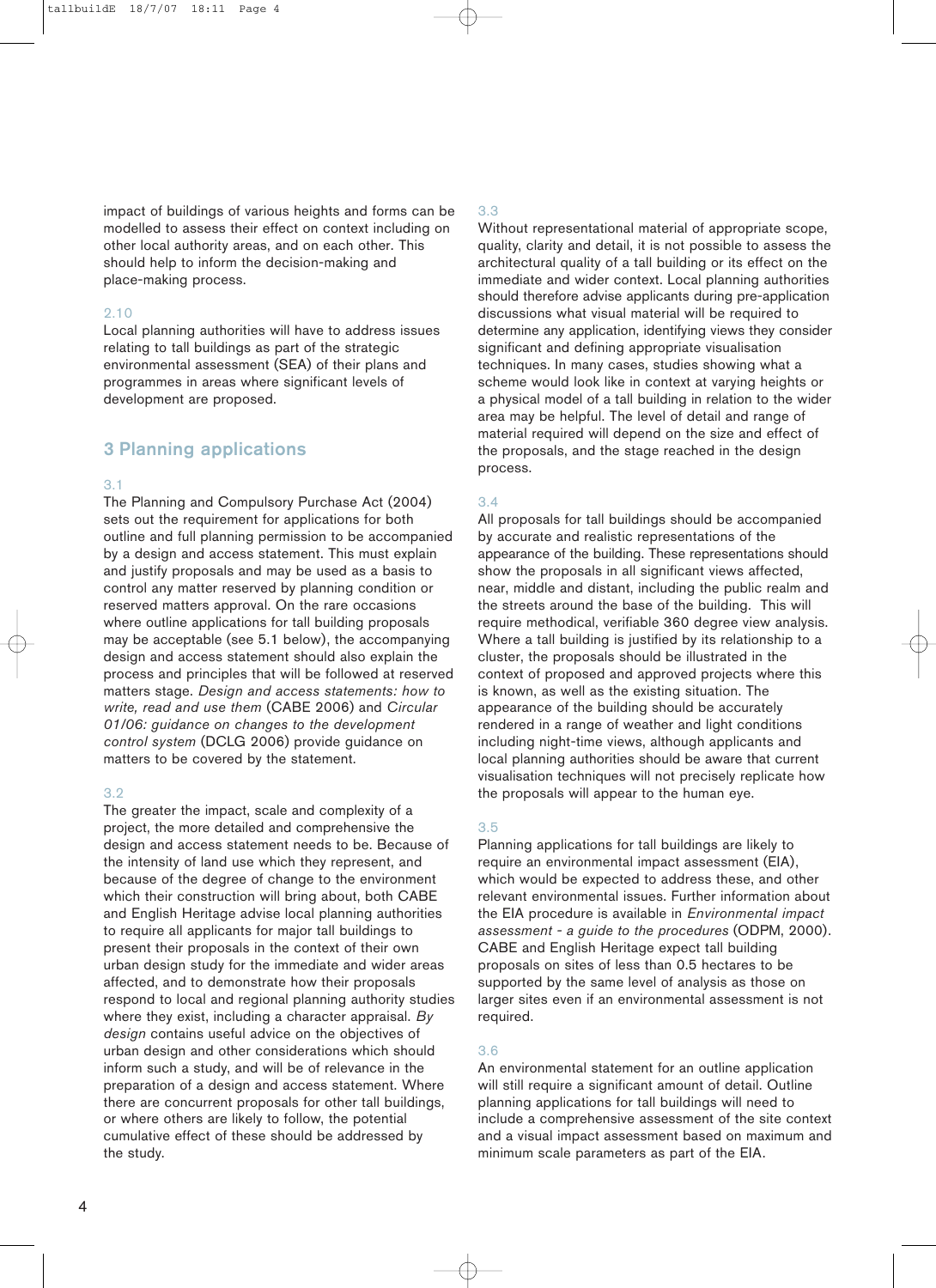### 4 Criteria for evaluation

### 4.1

Criteria for evaluating tall building proposals are set out in this section. It is not considered useful or necessary to define rigorously what is and what is not a tall building. It is clearly the case that a 10-storey building in a mainly two-storey neighbourhood will be thought of as a tall building by those affected, whereas in the centre of a large city it may not. The criteria below are relevant to buildings which are substantially taller than their neighbours and/or which significantly change the skyline. The criteria are not listed in order of importance; the relative importance will depend on the circumstances of the site and the project. In the case of exceptionally tall buildings, some of the criteria will apply over a wide geographical area, and it will be necessary for the applicant's urban design study, referred to above, to address this. Applicants seeking planning permission for tall buildings should ensure therefore that the following criteria are fully addressed:

4.1.1 The relationship to context, including natural topography, scale, height, urban grain, streetscape and built form, open spaces, rivers and waterways, important views, prospects and panoramas, and the effect on the skyline. Tall buildings should have a positive relationship with relevant topographical features and other tall buildings; the virtue of clusters when perceived from all directions should be considered in this light.

4.1.2 The effect on the historic context, including the need to ensure that the proposal will preserve and/or enhance historic buildings, sites, landscapes and skylines. Tall building proposals must address their effect on the setting of, and views to and from historic buildings, sites and landscapes over a wide area including:

- world heritage sites
- scheduled ancient monuments
- listed buildings
- registered parks and gardens, and registered battlefields
- archaeological remains
- conservation areas

### 4.1.3 The effect on world heritage sites. The

government has an international obligation to protect the outstanding universal value of world heritage sites as set out at the time of inscription in the statement of significance. Part of this obligation is the adoption of a management plan for each world heritage site by stakeholders, including if necessary a buffer zone or equivalent to protect the setting. The statement of significance and the management plan are material

considerations in the planning process. Regional and local planning documents for areas with world heritage sites should include policy on the protection of these sites.

4.1.4 The relationship to transport infrastructure,

aviation constraints, and, in particular, the capacity of public transport, the quality of links between transport and the site, and the feasibility of making improvements, where appropriate. Transport is important in relation to tall buildings because of the intensity of use, as well as density, that they represent.

4.1.5 The architectural quality of the building including its scale, form, massing, proportion and silhouette, facing materials and relationship to other structures. The design of the top of a tall building will be of particular importance when considering the effect on the skyline. The design of the base of a tall building will also have a significant effect on the streetscape and near views.

4.1.6 The sustainable design and construction of the proposal. For all forms of development, good design means sustainable design. Tall buildings should set exemplary standards in design because of their high profile and local impact. Proposals should therefore exceed the latest regulations and planning policies for minimising energy use and reducing carbon emissions over the lifetime of the development. The long-term resource and energy efficiency of tall buildings will be enhanced if their design can be adapted over time.

4.1.7 The credibility of the design, both technically and financially. Tall buildings are expensive to build, so it is important to be sure that the high standard of architectural quality required is not diluted throughout the process of procurement, detailed design, and construction. Location, use, the commitment of the developer, and ability and expertise of the consultant team will have a fundamental bearing on the quality of the completed building.

4.1.8 The contribution to public space and facilities, both internal and external, that the development will make in the area, including the provision of a mix of uses, especially on the ground floor of towers, and the inclusion of these areas as part of the public realm. The development should interact with and contribute positively to its surroundings at street level; it should contribute to safety, diversity, vitality, social engagement and 'sense of place'.

4.1.9 The effect on the local environment, including microclimate, overshadowing, night-time appearance, vehicle movements and the environment and amenity of those in the vicinity of the building.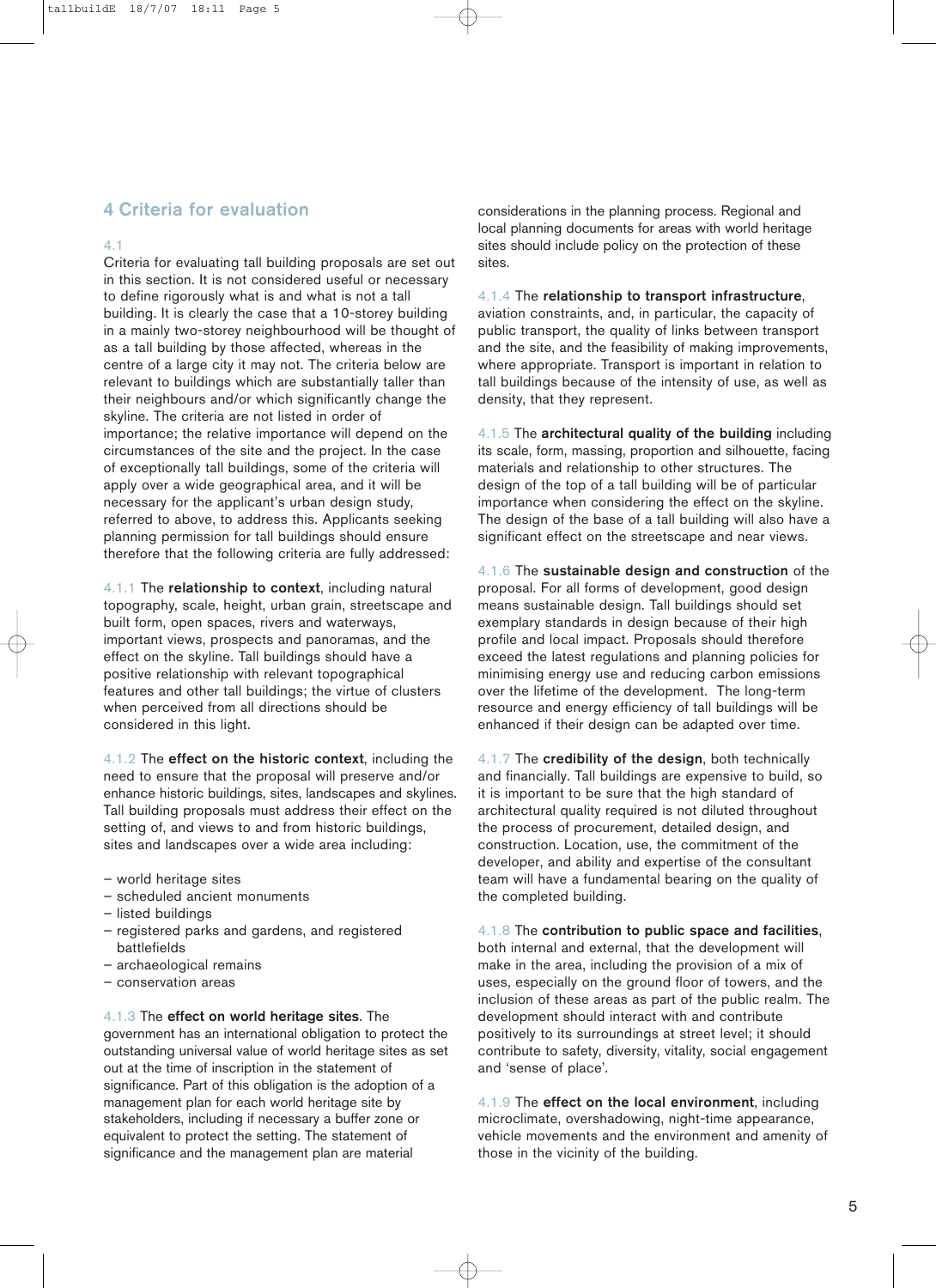4.1.10 The contribution made to the permeability of a site and the wider area; opportunities to offer improved accessibility, and, where appropriate, the opening up, or effective closure, of views to improve the legibility of the city and the wider townscape.

### 4.1.11 The provision of a well-designed environment,

both internal and external, that contributes to the quality of life of those who use the buildings, including function, fitness for purpose and amenity.

#### 4.2

In addition to these criteria, and going beyond the powers of their planning responsibilities, local authorities will need to consider a range of broader issues including ease of access, means of escape and public safety requirements. Applications should demonstrate that these issues have been taken into account as part of the overall design and development process.

### 4.3

Major building projects offer opportunities to enrich the public realm in terms of external and internal space. In the case of many significant tall building proposals, it will be desirable to dedicate substantial parts of the ground floors, and possibly other lower levels, of tall buildings to public uses. Where appropriate, it should also be possible for members of the public to enjoy the views afforded from tall buildings. However, it may not be possible to achieve all of the desired benefits within the confines of the planning application site  $-$  for example, when the proposed building fills the site. It is important that a tall building is integrated with its immediate surroundings in a satisfactory way at the lower levels, including the public realm treatment. Planning obligations (section 106 agreements) may be needed to secure these benefits and make the development acceptable in planning terms.

### 4.4

To be acceptable, any new tall building should be in an appropriate location, should be of excellent design quality in its own right and should enhance the qualities of its immediate location and wider setting. It should produce more benefits than costs to the lives of those affected by it. Failure on any of these grounds will make a proposal unacceptable to CABE and English Heritage.

### 5 Protection of design quality

### 5.1

Tall buildings should not be supported by local planning authorities unless it can be demonstrated through the submission of fully justified and worked-up proposals that they are of excellent architectural quality and in the appropriate location. For this reason CABE and English

Heritage consider that outline planning applications for tall building proposals are appropriate only in exceptional cases where the applicant is seeking to establish the principle of a tall building as an important element within a robust and credible masterplan for an area to be developed over a long period of time. In those cases, CABE and English Heritage must be satisfied that the parameters for any tall building set out in an outline planning application and the principles established within the accompanying design and access statement will result in excellent urban design and architecture. It is essential that the planning authority makes these parameters and design principles a condition of outline consent to ensure that the commitment to high quality can be realised through proactive control of reserved matters.

### 5.2

Where full planning permission for a tall building is to be granted, the detailed design, materials and finishes, and treatment of the public realm should be secured through the appropriate use of planning conditions and planning obligations, as appropriate. Adequate guarantees are essential to maintain the original architectural quality and ensure that inferior details and materials are not substituted at a later date.

### 6 Consultation with CABE and English **Heritage**

### 6.1

CABE and English Heritage have an important role to play in evaluating tall building proposals, which are usually of more than local significance. Both organisations recognise the importance of managing change in the built environment to continually improve its quality. Their different roles and remits are complementary. In assessing major proposals for tall buildings, the two bodies liaise and take into account each other's views when arriving at their own conclusions. However, there may be occasions on which the two bodies arrive at different conclusions about a particular proposal.

### 6.2

The statutory function of CABE is to promote high standards in architecture and the design of the built environment across England. CABE is a non-statutory consultee in the planning process. When reviewing projects, CABE provides expert advice on whether a tall building proposal, in the round, is an excellent piece of architecture and urban design. CABE is producing *Design review-ed: tall buildings,* a web-based publication, that will draw lessons from tall building projects it has reviewed.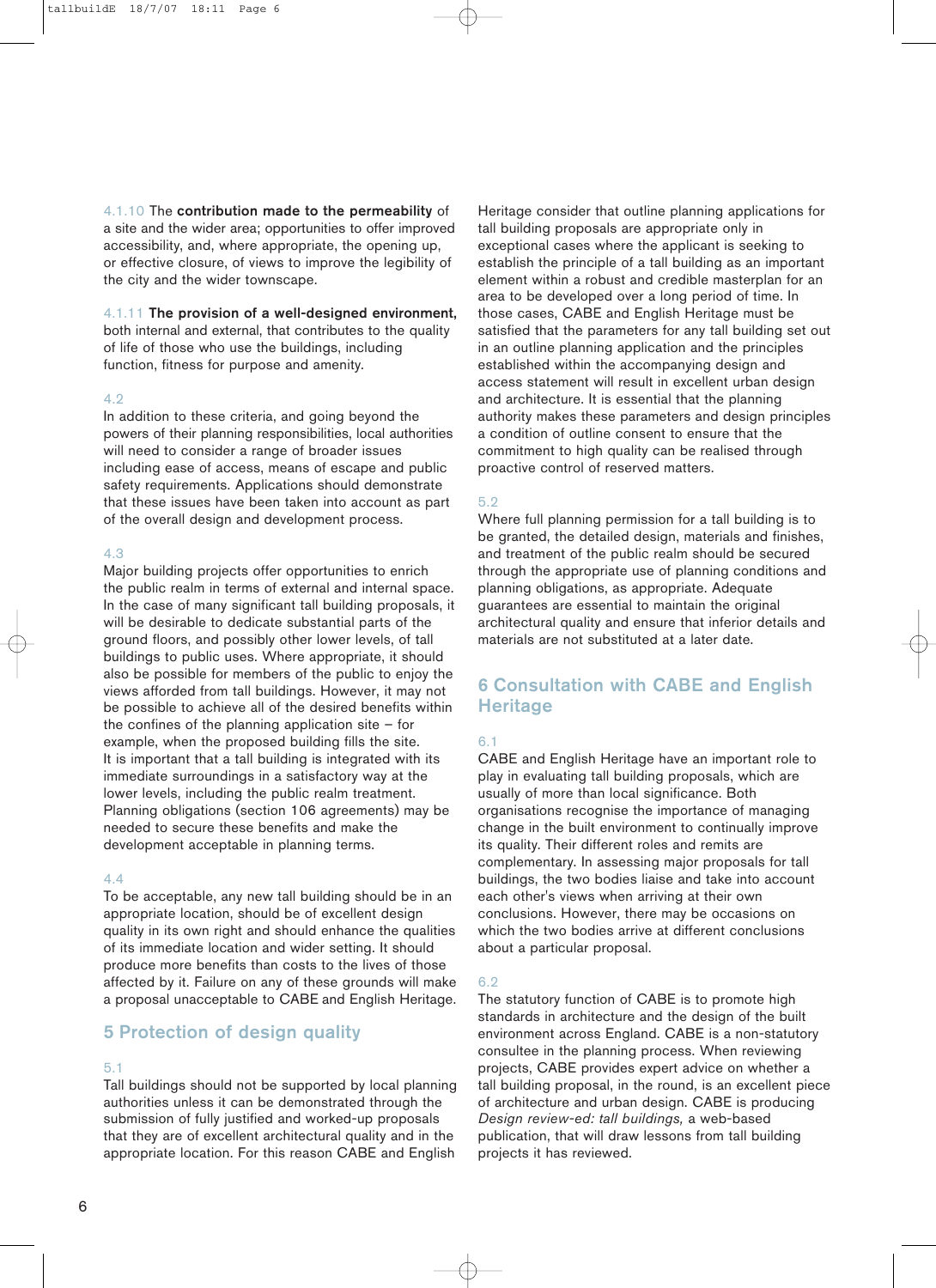### 6.3

English Heritage's statutory responsibilities include the preservation and enhancement of the historic environment, and it is a statutory consultee in the planning process. As the government's advisor on the historic environment, its remit will be to assess whether the impact of the proposal is acceptable in terms of its effect on historically significant components of the wider context.

### Consultation with CABE

### 6.4

A letter from the Department for Communities and Local Government to planning authorities (December 2006) and *DCLG Circular 01/06* (para 76) set out the criteria for consulting CABE about new building proposals. Most tall building projects are likely to come within one or more of these criteria, which include 'proposals which are significant because of their size'. Details of this, and of the operation of CABE's design review function, are given on CABE's website, www.cabe.org.uk, and in its publication *Design review*.

#### 6.5

CABE strongly encourages pre-application discussions at the earliest possible opportunity, and will always seek to involve local authority planning departments at that stage. Local authorities are encouraged to draw this to the attention of the promoters of projects.

### Consultation with English Heritage

#### 6.6

Many tall buildings will have an effect on the wider historic environment as well as on the local context. In every case, early pre-application consultation should be carried out with English Heritage staff from the appropriate regional office, preferably alongside local authority representatives, to ensure that all the implications are fully understood and addressed in supporting material. Applicants should justify fully why these effects should be acceptable in the context of national, regional and local policies that relate to the management of change in the historic environment, and supplementary guidance published by English Heritage. Details of English Heritage contacts are given on www.english-heritage.org.uk and in the publication *Planning and development in the historic environment: a charter of English Heritage advisory services* (English Heritage 2005, to be updated in 2007).

*Planning policy statement 1: delivering sustainable development* (Office of the Deputy Prime Minister, 2005)

All relevant national planning guidance can be found on www.communities.gov.uk

*By design: urban design in the planning system: towards better practice* (Department for Environment, Transport and the Regions/CABE, Thomas Telford, 2000)

*Circular 01/2006: guidance on changes to the development control system* (DCLG, 2006)

*Environmental impact assessment - a guide to the procedures* (ODPM, 2000, to be updated by CLG in 2007)

*Design and access statements: how to write, read and use them* (CABE, 2007)

*Protecting design quality in planning* (CABE, 2003)

*Design review-ed: tall buildings* (CABE, due for publication on the CABE website 2007)

*Building in context* and *Building in context toolkit*  (CABE/English Heritage, 2002 and 2006)

*Conservation bulletin issue 47: characterisation* (English Heritage 2005)

*Using historic landscape characterisation (HLC): English Heritage's review of HLC applications 2002/3* (English Heritage and Lancashire County Council 2004)

*Using urban characterisation*  (English Heritage, due for publication 2007)

*Planning and development in the historic environment: a charter for English Heritage advisory services.* 

(English Heritage, 2005, to be updated 2007)

*Conservation principles* (English Heritage, due for publication in 2007)

The Historic Environment Local Management (HELM) website www.helm.org.uk provides accessible information for all those whose actions affect the historic environment.